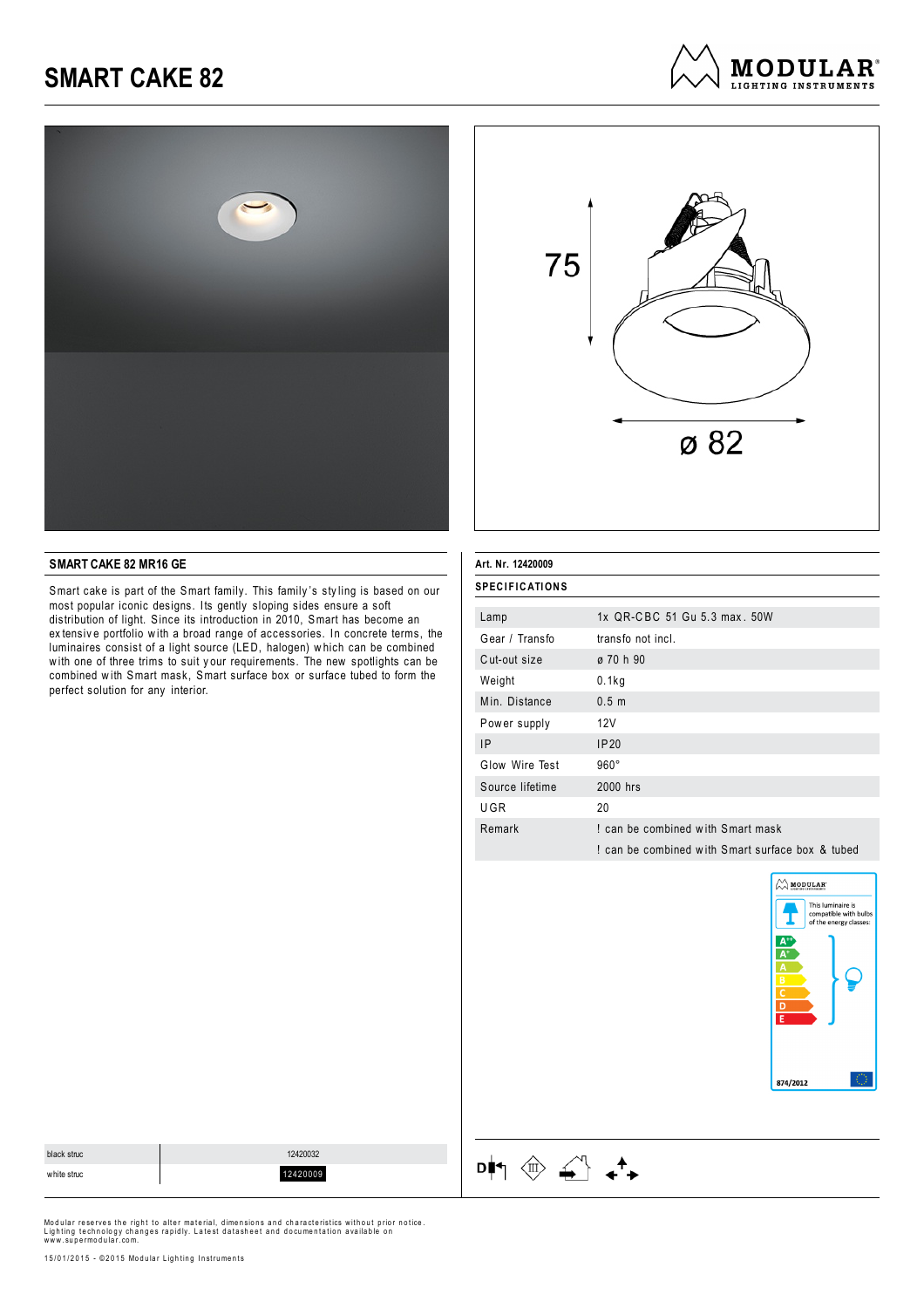



#### **SMART CAKE 82 LED GE**

Smart cake is part of the Smart family. This family 's sty ling is based on our most popular iconic designs. Its gently sloping sides ensure a soft distribution of light. Since its introduction in 2010, Smart has become an ex tensiv e portfolio w ith a broad range of accessories. In concrete terms, the luminaires consist of a light source (LED, halogen) w hich can be combined w ith one of three trims to suit y our requirements. The new spotlights can be combined w ith Smart mask, Smart surface box or surface tubed to form the perfect solution for any interior.

| <b>SPECIFICATIONS</b> |                                                     |          |
|-----------------------|-----------------------------------------------------|----------|
| Lamp                  | 1x LED Array                                        |          |
| Gear / Transfo        | LED gear not incl.                                  |          |
| Cut-out size          | ø 70 h 60                                           |          |
| Weight                | $0.36$ kg                                           |          |
| Min. Distance         | 0.1 m                                               |          |
| ΙP                    | IP20                                                |          |
| Glow Wire Test        | $960^\circ$                                         |          |
| Source lifetime       | 50000 hrs                                           |          |
| CRI                   | 90                                                  |          |
| Power supply          | 500mA                                               | 350mA    |
|                       | 21Vf                                                | 20Vf     |
| Connected load        | 10.5W                                               | 6.9W     |
| Lumen                 | 6961m                                               | 506lm    |
| Efficacy              | 661m/W                                              | $73$ m/W |
| UGR                   | 23                                                  | 22       |
| Remark                | I can be combined with Smart mask                   |          |
|                       | I can be combined with Smart surface box &<br>tubed |          |

 $\begin{array}{ccc} & & & \\ \hline & & & \\ \hline & & & \\ \hline & & & \\ \hline & & & \\ \hline & & & \\ \hline & & & \\ \hline & & & \\ \hline & & & \\ \hline & & & \\ \hline & & & \\ \hline & & & \\ \hline & & & \\ \hline & & & \\ \hline & & & \\ \hline & & & \\ \hline & & & \\ \hline & & & \\ \hline & & & \\ \hline & & & \\ \hline & & & & \\ \hline & & & & \\ \hline & & & & \\ \hline & & & & \\ \hline & & & & \\ \hline & & & & \\ \hline & & & & \\ \hline & & & & \\ \hline & & & & \\ \hline &$ 

<u>ED</u>



|             | <b>WARM WHITE</b><br>2700K / CRI 90+ |                              | NEUTRAL WHITE<br>4000K / CRI 80+ |                            | <b>WARM WHITE</b><br>3000K / CRI 90+ |                            |
|-------------|--------------------------------------|------------------------------|----------------------------------|----------------------------|--------------------------------------|----------------------------|
|             | <b>MEDIUM</b><br>$25^\circ$          | <b>FLOOD</b><br>$50^{\circ}$ | <b>MEDIUM</b><br>$25^{\circ}$    | <b>FLOOD</b><br>$50^\circ$ | <b>MEDIUM</b><br>$25^\circ$          | <b>FLOOD</b><br>$50^\circ$ |
| black struc | 12411032                             | 12411232                     | 12411132                         | 12411332                   | 12411432                             | 12411532                   |
| gold        | 12411046                             | 12411246                     | 12411146                         | 12411346                   | 12411446                             | 12411546                   |
| white struc | 12411009                             | 12411209                     | 12411109                         | 12411309                   | 12411409                             | 12411509                   |

Modular reserves the right to alter material, dimensions and characteristics without prior notice.<br>Lighting technology changes rapidly. Latest datasheet and documentation available on<br>www.supermodular.com.

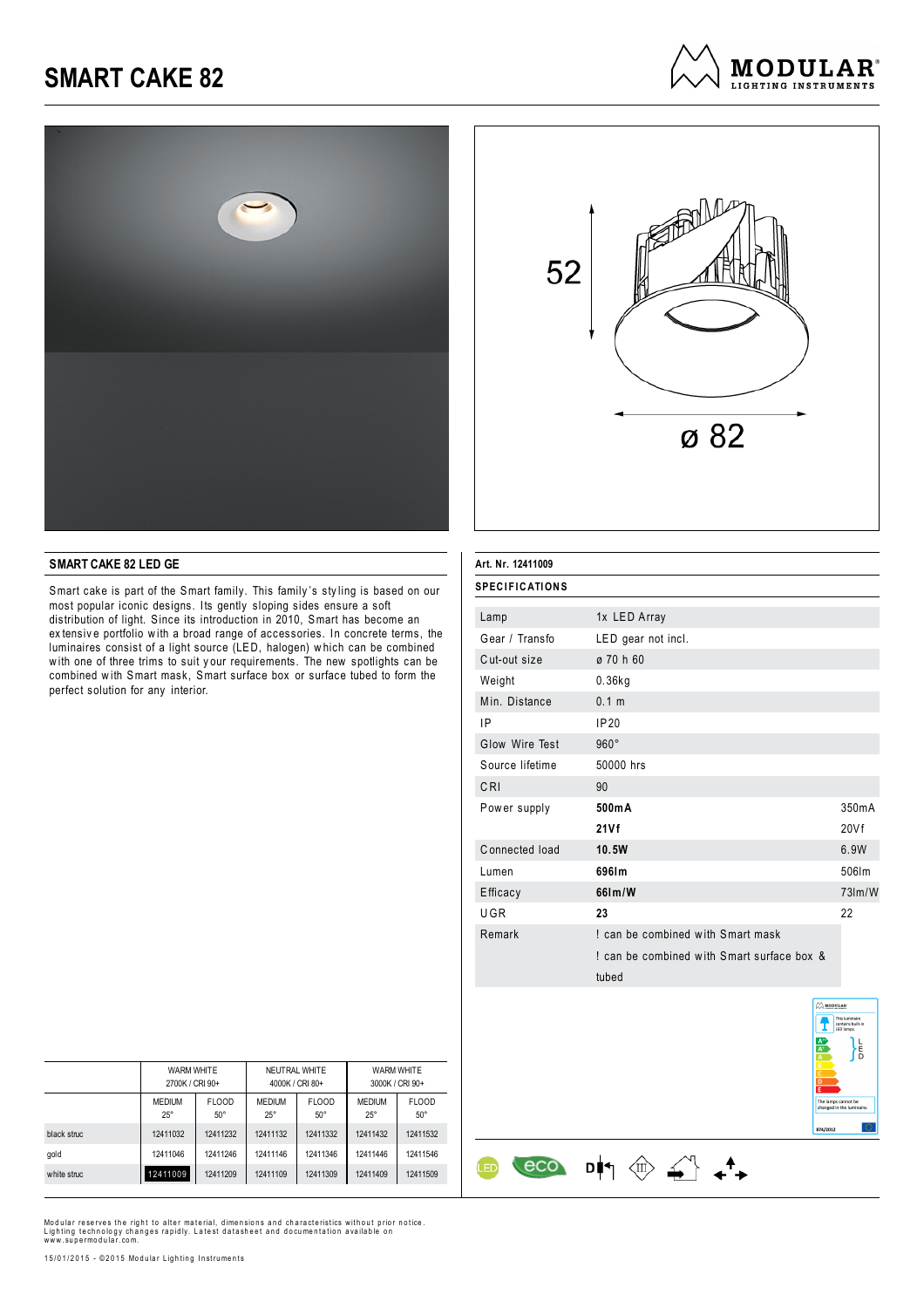



**MODULAR**<sup>®</sup> LIGHTING INSTRIIMENTS

#### **SMART CAKE 82 GU10**

Smart cake is part of the Smart family. This family 's sty ling is based on our most popular iconic designs. Its gently sloping sides ensure a soft distribution of light. Since its introduction in 2010, Smart has become an ex tensiv e portfolio w ith a broad range of accessories. In concrete terms, the luminaires consist of a light source (LED, halogen) w hich can be combined w ith one of three trims to suit y our requirements. The new spotlights can be combined w ith Smart mask, Smart surface box or surface tubed to form the perfect solution for any interior.

| <b>SPECIFICATIONS</b> |                                                  |
|-----------------------|--------------------------------------------------|
| Lamp                  | 1x OPAR 16 Gu10 max. 50W                         |
| Gear / Transfo        | transfo/gear not required                        |
| Cut-out size          | ø 70 h 110                                       |
| Weight                | 0.2kg                                            |
| Min. Distance         | 0.5 <sub>m</sub>                                 |
| Power supply          | 230V                                             |
| 1P                    | IP20                                             |
| Glow Wire Test        | $960^\circ$                                      |
| Source lifetime       | 2000 hrs                                         |
| Lumen                 | 379 Lm                                           |
| Efficacy              | 69 Lm/W                                          |
| UGR                   | 13                                               |
| Remark                | ! can be combined with Smart mask                |
|                       | ! can be combined with Smart surface box & tubed |
|                       |                                                  |

 $\mathsf{D} \biguplus \bigoplus \bigoplus \bigoplus \mathsf{A} \biguplus \mathsf{A}^\blacktriangle$ 



| black struc | 12420132 |
|-------------|----------|
| gold        | 12420146 |
| white struc | 12420109 |
|             |          |

Modular reserves the right to alter material, dimensions and characteristics without prior notice.<br>Lighting technology changes rapidly. Latest datasheet and documentation available on<br>www.supermodular.com.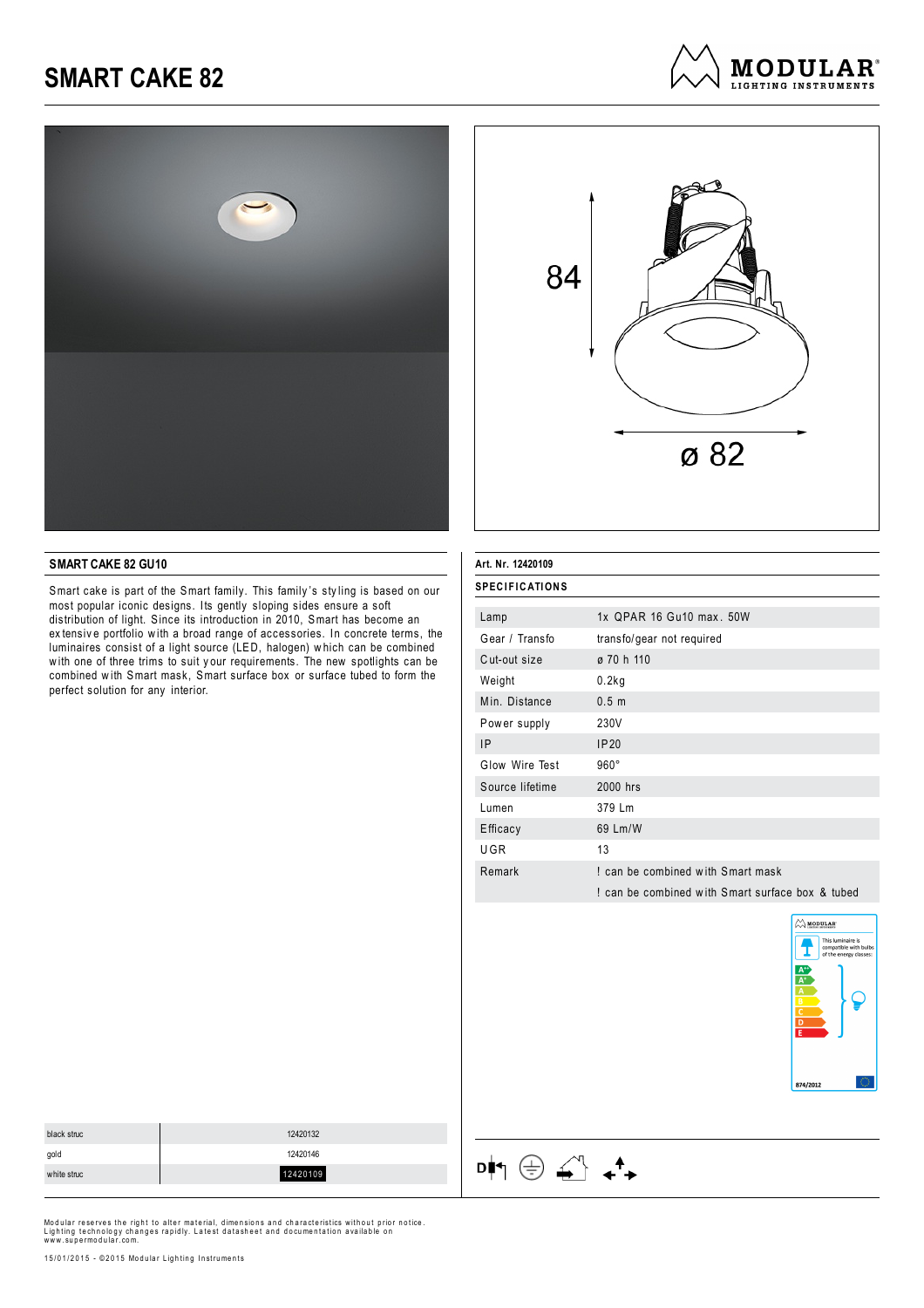





#### **SMART CAKE 115 ADJUSTABLE GU10**

Smart cake is part of the Smart family. This family 's sty ling is based on our most popular iconic designs. Its gently sloping sides ensure a soft distribution of light. Since its introduction in 2010, Smart has become an ex tensiv e portfolio w ith a broad range of accessories. In concrete terms, the luminaires consist of a light source (LED, halogen) w hich can be combined w ith one of three trims to suit y our requirements. The new spotlights can be combined w ith Smart mask, Smart surface box or surface tubed to form the perfect solution for any interior.

| Art. Nr. 12772009     |                                        |
|-----------------------|----------------------------------------|
| <b>SPECIFICATIONS</b> |                                        |
| Lamp                  | $1x$ LED Gu10 max, $50W$               |
| Gear / Transfo        | transfo/gear not required              |
| Cut-out size          | ø 108 h 130                            |
| Weight                | 0.464kg                                |
| Min. Distance         | 0.1                                    |
| Power supply          | 230V                                   |
| 1P                    | IP20                                   |
| Glow Wire Test        | $960^\circ$                            |
| Lumen                 | 379 Lm                                 |
| Efficacy              | 69 Lm/W                                |
| <b>UGR</b>            | 14                                     |
| Remark                | ! can be combined with Smart mask      |
|                       | can be combined with Smart surface box |

 $\begin{picture}(150,10) \put(0,0){\line(1,0){10}} \put(15,0){\line(1,0){10}} \put(15,0){\line(1,0){10}} \put(15,0){\line(1,0){10}} \put(15,0){\line(1,0){10}} \put(15,0){\line(1,0){10}} \put(15,0){\line(1,0){10}} \put(15,0){\line(1,0){10}} \put(15,0){\line(1,0){10}} \put(15,0){\line(1,0){10}} \put(15,0){\line(1,0){10}} \put(15,0){\line($ 



| black struc | 12772032 |
|-------------|----------|
| gold        | 12772046 |
| white struc | 12772009 |
|             |          |

Modular reserves the right to alter material, dimensions and characteristics without prior notice. Lighting technology changes rapidly. Latest datasheet and documentation available on<br>www.supermodular.com.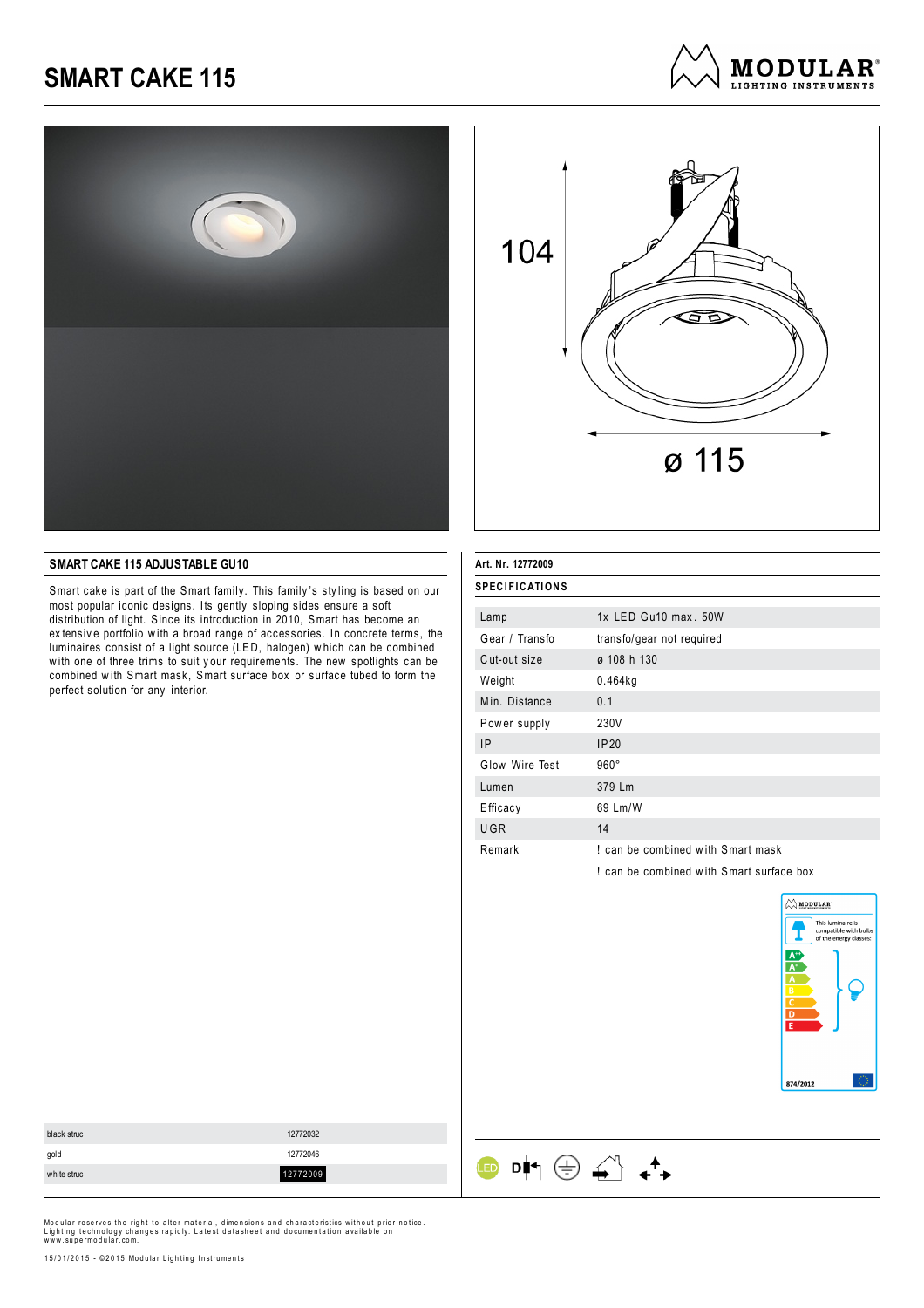





#### **SMART CAKE 115 ADJUSTABLE LED GE**

Smart cake is part of the Smart family. This family 's sty ling is based on our most popular iconic designs. Its gently sloping sides ensure a soft distribution of light. Since its introduction in 2010, Smart has become an ex tensiv e portfolio w ith a broad range of accessories. In concrete terms, the luminaires consist of a light source (LED, halogen) w hich can be combined w ith one of three trims to suit y our requirements. The new spotlights can be combined w ith Smart mask, Smart surface box or surface tubed to form the perfect solution for any interior.

| Art. Nr. 12771009     |                                          |        |
|-----------------------|------------------------------------------|--------|
| <b>SPECIFICATIONS</b> |                                          |        |
| Lamp                  | 1x LED Array                             |        |
| Gear / Transfo        | LED gear not incl.                       |        |
| Cut-out size          | ø 108 h 100                              |        |
| Weight                | $0.488$ kg                               |        |
| Min. Distance         | 0.1                                      |        |
| ΙP                    | IP20                                     |        |
| Glow Wire Test        | $960^\circ$                              |        |
| Source lifetime       | 50000 hrs                                |        |
| CRI                   | 90                                       |        |
| Power supply          | 500mA                                    | 350mA  |
|                       | 21Vf                                     | 20Vf   |
| Connected load        | 10.5W                                    | 6.9W   |
| Lumen                 | 6431m                                    | 467lm  |
| Efficacy              | $61$ lm/W                                | 68lm/W |
| UGR                   | 23                                       | 22     |
| Remark                | I can be combined with Smart mask        |        |
|                       | ! can be combined with Smart surface box |        |

 $\begin{array}{ccc} & & & \\ \hline & & & \\ \hline & & & \\ \hline & & & \\ \hline & & & \\ \hline & & & \\ \hline & & & \\ \hline & & & \\ \hline & & & \\ \hline & & & \\ \hline & & & \\ \hline & & & \\ \hline & & & \\ \hline & & & \\ \hline & & & \\ \hline & & & \\ \hline & & & \\ \hline & & & \\ \hline & & & \\ \hline & & & \\ \hline & & & & \\ \hline & & & & \\ \hline & & & & \\ \hline & & & & \\ \hline & & & & \\ \hline & & & & \\ \hline & & & & \\ \hline & & & & \\ \hline & & & & \\ \hline &$ 

**LED** 



|             | <b>WARM WHITE</b><br>2700K / CRI 90+ |                            | NEUTRAL WHITE<br>4000K / CRI 80+ |                            | WARM WHITE<br>3000K / CRI 90+ |                            |
|-------------|--------------------------------------|----------------------------|----------------------------------|----------------------------|-------------------------------|----------------------------|
|             | <b>MEDIUM</b><br>$25^{\circ}$        | <b>FLOOD</b><br>$50^\circ$ | <b>MEDIUM</b><br>$25^\circ$      | <b>FLOOD</b><br>$50^\circ$ | <b>MEDIUM</b><br>$25^{\circ}$ | <b>FLOOD</b><br>$50^\circ$ |
| black struc | 12771032                             | 12771332                   | 12771132                         | 12771832                   | 12771532                      | 12771632                   |
| gold        | 12771046                             | 12771346                   | 12771146                         | 12771846                   | 12771546                      | 12771646                   |
| white struc | 12771009                             | 12771309                   | 12771109                         | 12771809                   | 12771509                      | 12771609                   |

Modular reserves the right to alter material, dimensions and characteristics without prior notice.<br>Lighting technology changes rapidly. Latest datasheet and documentation available on<br>www.supermodular.com.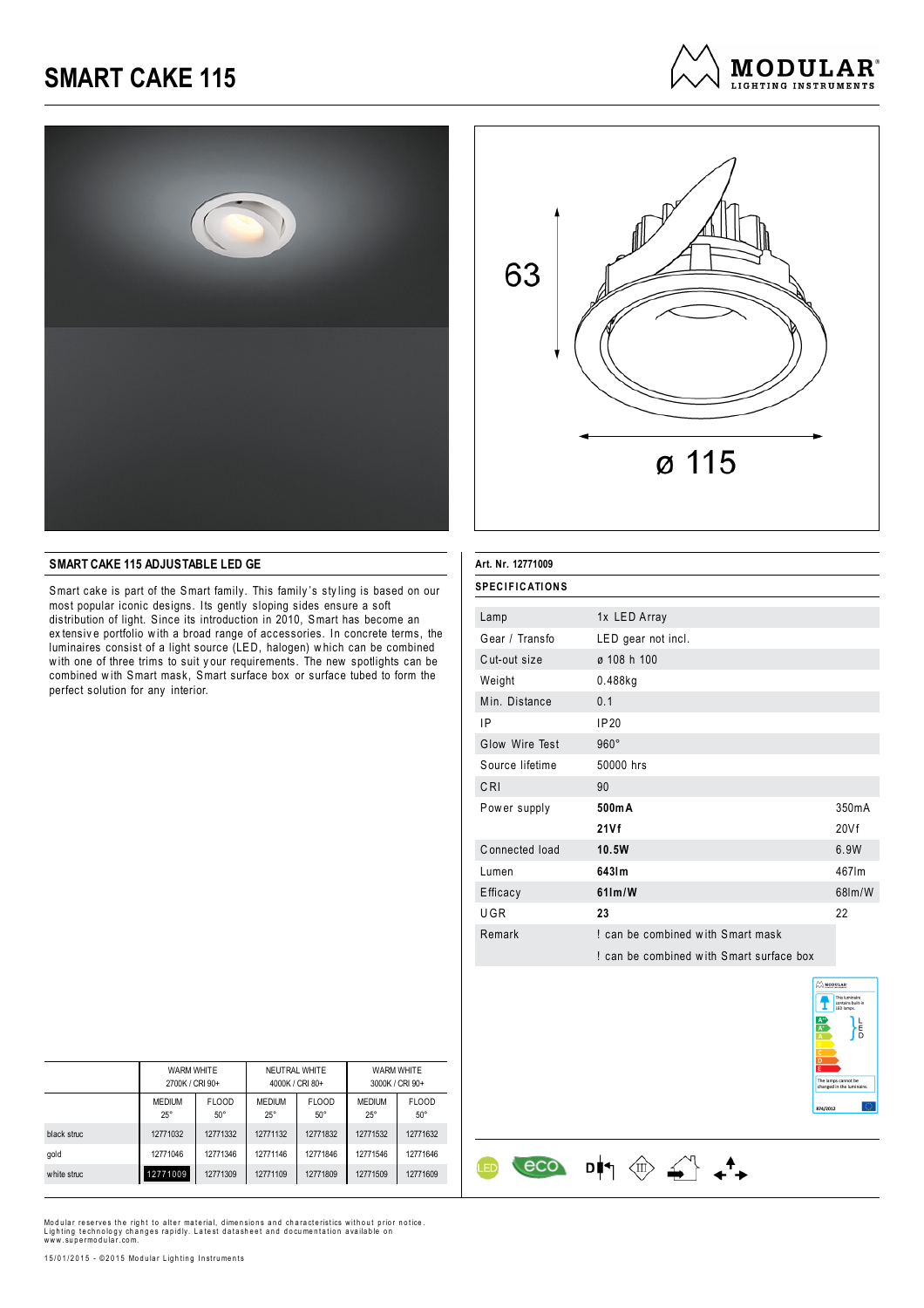





#### **SMART CAKE 115 DIFFUSE IP54 LED GE**

Smart cake is part of the Smart family. This family 's sty ling is based on our most popular iconic designs. Its gently sloping sides ensure a soft distribution of light. Since its introduction in 2010, Smart has become an ex tensiv e portfolio w ith a broad range of accessories. In concrete terms, the luminaires consist of a light source (LED, halogen) w hich can be combined w ith one of three trims to suit y our requirements. The new spotlights can be combined w ith Smart mask, Smart surface box or surface tubed to form the perfect solution for any interior.

| Art. Nr. 12743009     |                        |                                |
|-----------------------|------------------------|--------------------------------|
| <b>SPECIFICATIONS</b> |                        |                                |
| Lamp                  | 1x LED Array           |                                |
| Gear / Transfo        | LED gear not incl.     |                                |
| Cut-out size          | ø 108 h 100            |                                |
| Weight                | $0.547$ kg             |                                |
| Min. Distance         | 0.1                    |                                |
| ΙP                    | IP <sub>54</sub>       |                                |
| Glow Wire Test        | $960^\circ$            |                                |
| Source lifetime       | 50000 hrs              |                                |
| CRI                   | 90                     |                                |
| Power supply          | 350mA                  | 500mA 700mA 900mA 1050mA       |
|                       | 31Vf                   | 34 V f<br>32Vf<br>35Vf<br>35Vf |
| Connected load        | <b>11W</b>             | 16.25W 23.6W 31.2W 36.75W      |
| Lumen                 | 710lm                  | 9551m 12251m 14231m 15221m     |
| Efficacy              | $65$ $m/W$             | 591m/W521m/W461m/W411m/W       |
| UGR                   | 26                     | 27<br>27<br>28<br>28           |
| Remark                | ! can be combined with |                                |
|                       | Smart mask             |                                |

D┆┑*░* +

eco

ŒD

8



| <b>WARM WHITE</b> | NEUTRAL WHITE   | <b>WARM WHITE</b> |
|-------------------|-----------------|-------------------|
|                   |                 | 3000K / CRI 90+   |
| WIDE FLOOD        | WIDE FLOOD      | WIDE FLOOD        |
| $85^\circ$        | $85^\circ$      | $85^\circ$        |
| 12743032          | 12743132        | 12743532          |
| 12743046          | 12743146        | 12743546          |
| 12743009          | 12743109        | 12743509          |
|                   | 2700K / CRI 90+ | 4000K / CRI 90+   |

Modular reserves the right to alter material, dimensions and characteristics without prior notice.<br>Lighting technology changes rapidly. Latest datasheet and documentation available on<br>www.supermodular.com.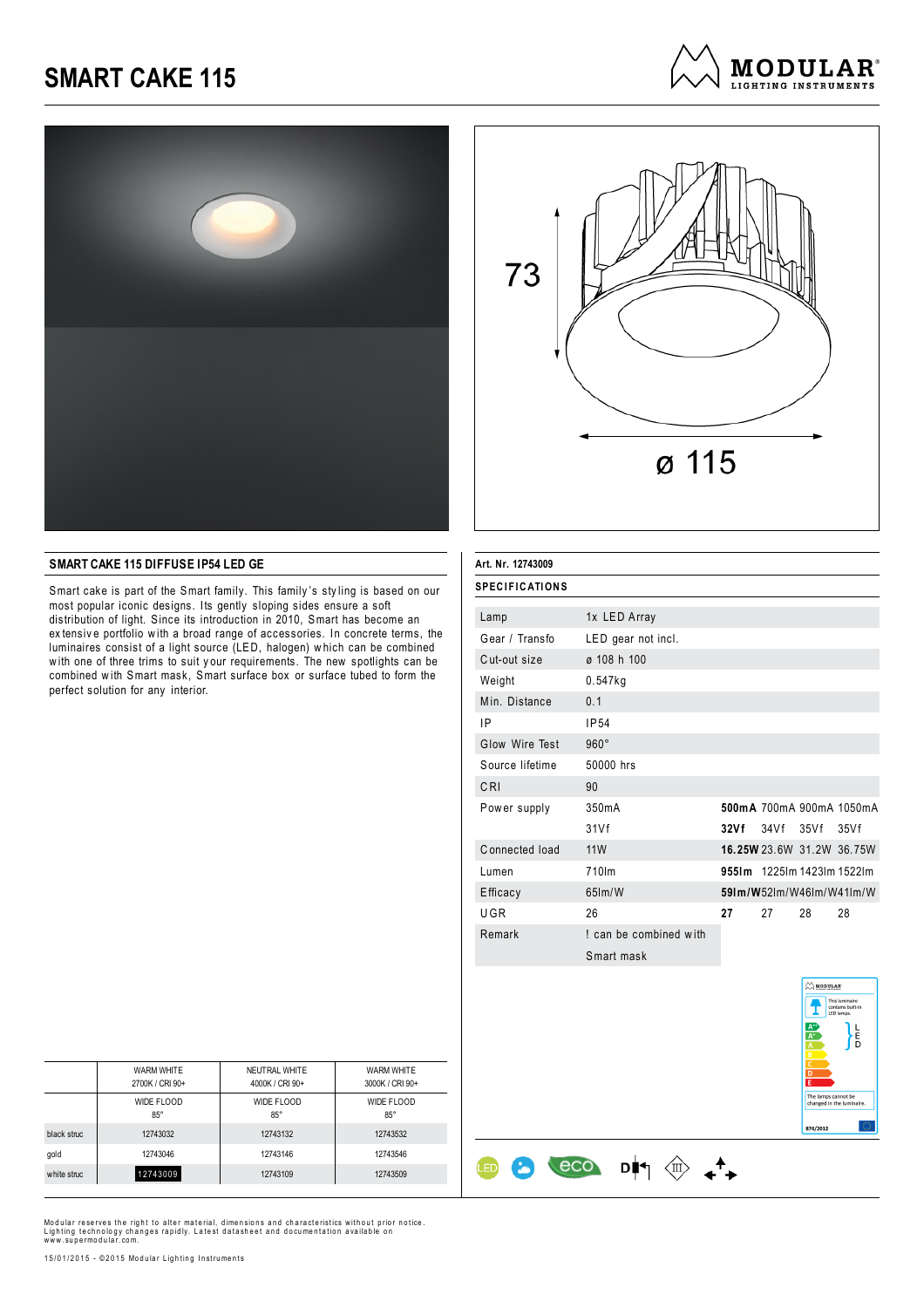





#### **SMART CAKE 115 IP54 LED GE**

Smart cake is part of the Smart family. This family 's sty ling is based on our most popular iconic designs. Its gently sloping sides ensure a soft distribution of light. Since its introduction in 2010, Smart has become an ex tensiv e portfolio w ith a broad range of accessories. In concrete terms, the luminaires consist of a light source (LED, halogen) w hich can be combined w ith one of three trims to suit y our requirements. The new spotlights can be combined w ith Smart mask, Smart surface box or surface tubed to form the perfect solution for any interior.

| Art. Nr. 12742009     |                        |      |                             |           |                          |
|-----------------------|------------------------|------|-----------------------------|-----------|--------------------------|
| <b>SPECIFICATIONS</b> |                        |      |                             |           |                          |
| Lamp                  | 1x LED Array           |      |                             |           |                          |
| Gear / Transfo        | LED gear not incl.     |      |                             |           |                          |
| Cut-out size          | ø 108 h 100            |      |                             |           |                          |
| Weight                | $0.534$ kg             |      |                             |           |                          |
| Min. Distance         | 0.1                    |      |                             |           |                          |
| ΙP                    | IP <sub>54</sub>       |      |                             |           |                          |
| Glow Wire Test        | $960^\circ$            |      |                             |           |                          |
| Source lifetime       | 50000 hrs              |      |                             |           |                          |
| CRI                   | 90                     |      |                             |           |                          |
| Power supply          | 350mA                  |      |                             |           | 500mA 700mA 900mA 1050mA |
|                       | 31Vf                   | 32Vf |                             | 34Vf 35Vf | 35Vf                     |
| Connected load        | <b>11W</b>             |      |                             |           | 31.2W 23.6W 31.2W 36.75W |
| Lumen                 | 1005lm                 |      | 13531m 1735lm 2016lm 2156lm |           |                          |
| Efficacy              | $91$ m/W               |      |                             |           | 431m/W73lm/W65lm/W59lm/W |
| UGR                   | 19                     | 20   | 21                          | 21        | 22                       |
| Remark                | ! can be combined with |      |                             |           |                          |
|                       | Smart mask             |      |                             |           |                          |

D┆┑*░* +

eco

**ED** 

8

 $\oslash$  MODULAR Ī

ء<br>5

mps cannot be<br>nd in the lumin

 $974/2012$ 

|                | <b>WARM WHITE</b><br>2700K / CRI 90+ |                             |                              | NEUTRAL WHITE<br>4000K / CRI 90+                               |                                     | WARM WHITE<br>3000K / CRI 90+ |                            |              | NEUTRAL WHITE<br>4000K / CRI 80+ |
|----------------|--------------------------------------|-----------------------------|------------------------------|----------------------------------------------------------------|-------------------------------------|-------------------------------|----------------------------|--------------|----------------------------------|
|                | <b>MEDIUM</b><br>$25^{\circ}$        | <b>SPOT</b><br>$15^{\circ}$ | <b>FLOOD</b><br>$40^{\circ}$ | <b>MEDIUM</b><br>$25^{\circ}$                                  | <b>SPOT</b><br>$15^{\circ}$         | SPOT<br>$15^{\circ}$          | MEDIUM FLOOD<br>$25^\circ$ | $40^{\circ}$ | <b>FLOOD</b><br>$40^{\circ}$     |
| black<br>struc | 12742032                             |                             |                              | 1274223212742332 12742132 12742732 12742432 12742532 12742632  |                                     |                               |                            |              | 12742832                         |
| gold           | 12742046                             |                             |                              | 12742246 12742346 12742146 12742746 12742446 12742546 12742646 |                                     |                               |                            |              | 12742846                         |
| white<br>struc | 12742009 12742209 12742309 12742109  |                             |                              |                                                                | 12742709 12742409 12742509 12742609 |                               |                            |              | 12742809                         |

Modular reserves the right to alter material, dimensions and characteristics without prior notice.<br>Lighting technology changes rapidly. Latest datasheet and documentation available on<br>www.supermodular.com.